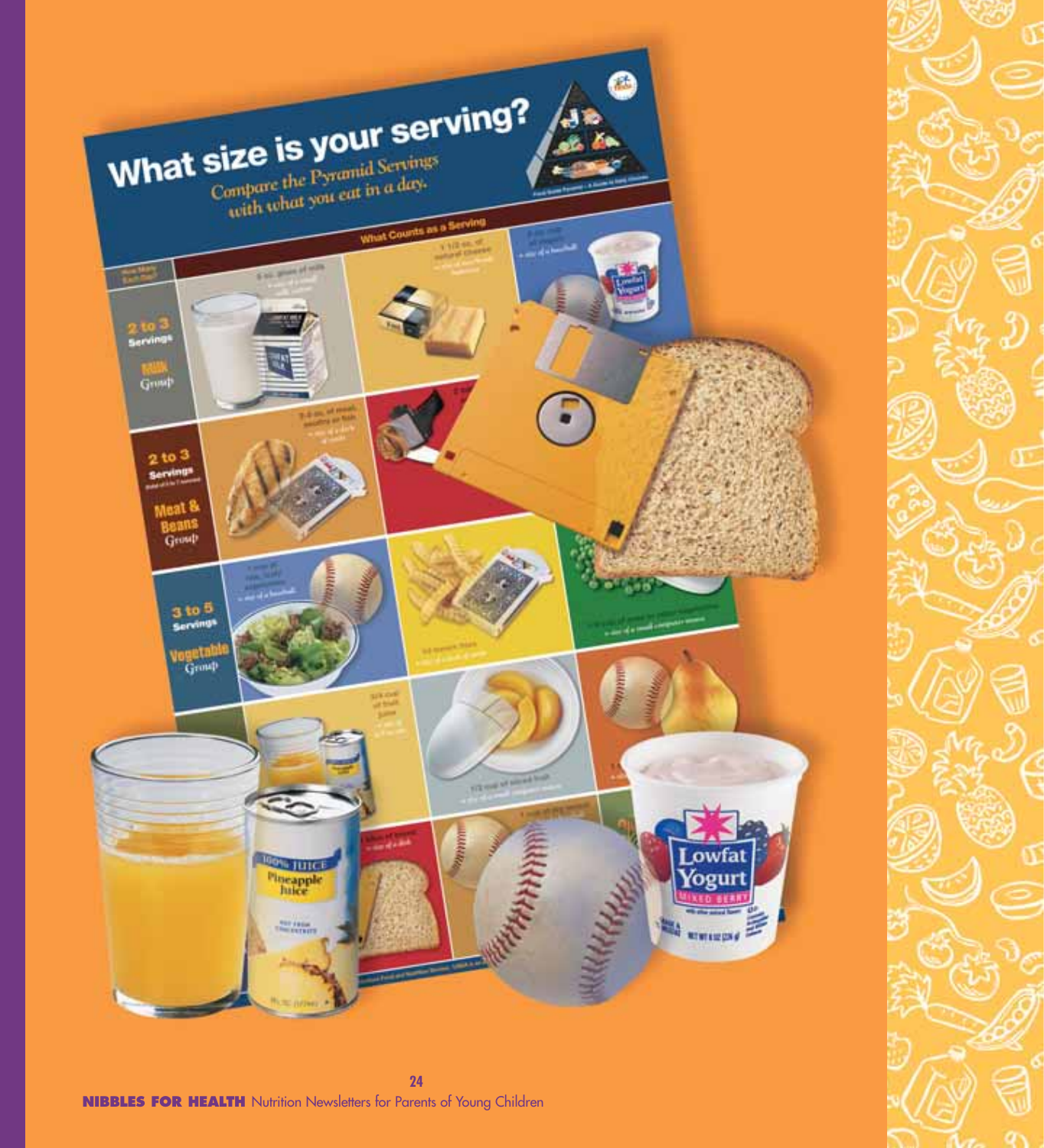## **SHARING SESSION NO. 3 Pyramid Servings: How Much? How Many?**

#### **About the Activity**

To start, use common objects – an 8-ounce carton of milk, small juice can, 9-volt batteries, roll of film, baseball, deck of cards, a computer disk and a small computer mouse — to engage parents in talking about the size of a Pyramid Serving. With the *What Size Is Your Serving?* poster, explore Pyramid Servings: what counts as a Pyramid Serving and how much to eat daily. Using the *Pyramid Servings: How Much? How Many?* reproducible newsletter, continue to learn about Servings. Sum up by restating the size of Pyramid Servings and guidelines from the Food Guide Pyramid.

### **Getting Ready**

- **Read:** the outline to get comfortable with the messages, questions and activities
- **Get:** 8-ounce milk carton, 6-ounce juice can, 2 (9-volt) batteries (taped together edge to edge), 1 roll (35 mm) film, baseball, standard deck of cards, 1 computer disk, a small computer mouse. (The poster photo shows the type of mouse to use. The PS/2 BASIC computer mouse is about the size of a standard deck of cards.)
- **Copy:** handouts: *Pyramid Servings: How Much? How Many?* and *How much do you eat? …*reproducible pages. Make enough copies for all participants.
- **Display:** *What Size Is Your Serving?* **poster.**

#### **Key Messages**

- The Food Guide Pyramid is your daily guide for making food choices. It can help you choose foods for a day's worth of meals and snacks for your family.
- Know the size of Pyramid Servings to choose the right amount of food for your child and you. Use common objects to remember what counts as a Pyramid Serving.
- Choose enough Food Group Servings to get the nutrients you need. Eating different types of foods helps your child grow and helps your whole family stay healthy.
- 
- What you and your child eat over several days, not just one day, is what counts.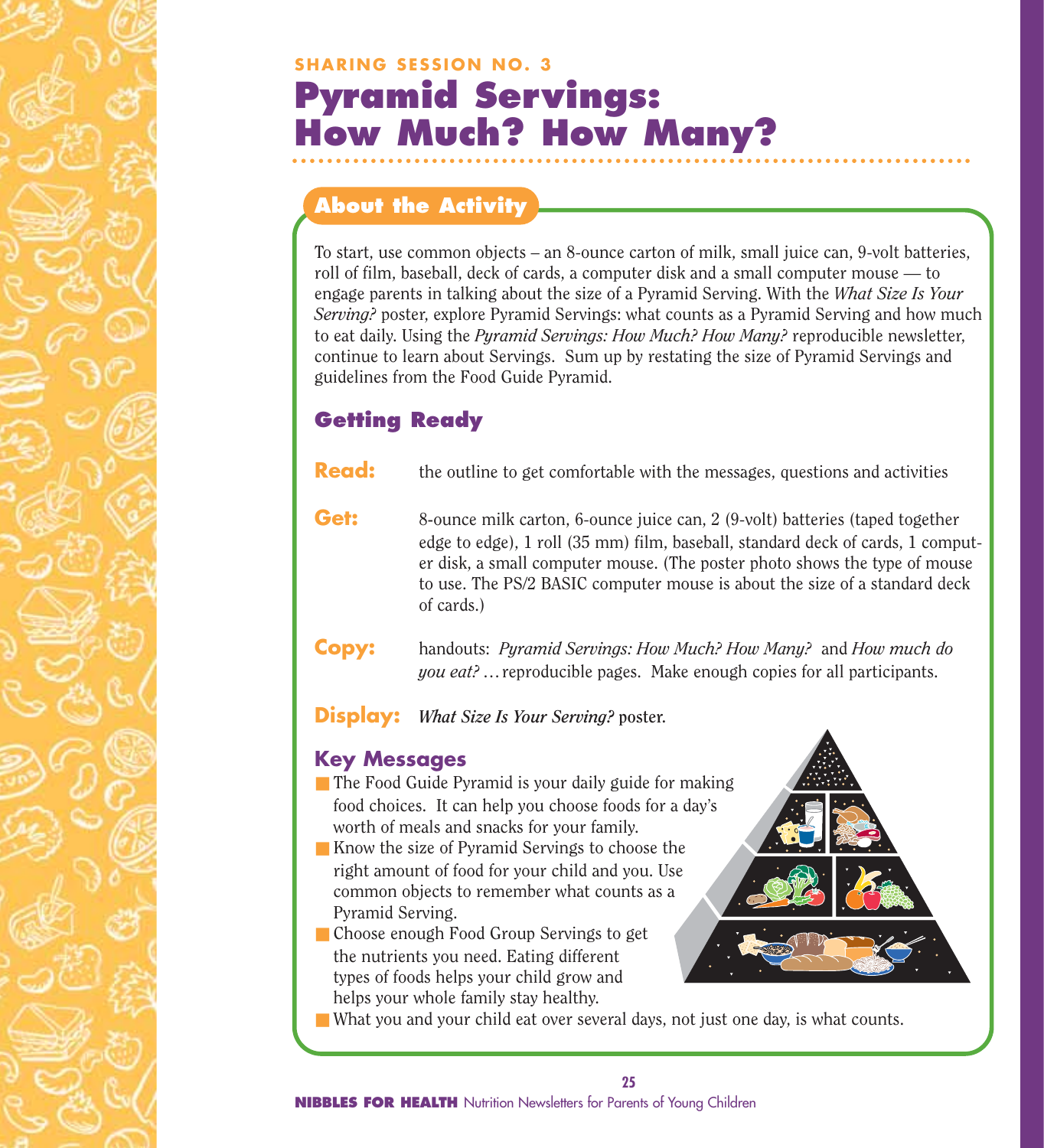# **Do You Know? Do You Know?**

Smart eating is part of growing and stay-<br>ing healthy. Use the Food Guide<br>Pyramid as your guide for making daily<br>food choices. Paying attention to the size of ing healthy. Use the Food Guide Pyramid as your guide for making daily food choices. Paying attention to the size of Pyramid Servings can help you find out if you eat enough or too much of some foods.

#### **The size, or amount, of a Pyramid Serving may be less or more than what you usually eat at one time.**

#### ■ **Grains Group**

- 1 slice bread, waffle, or pancake
- about 1 cup ready-to-eat cereal
- 1/2 cup cooked cereal, rice, or pasta
- 1/2 bagel, hamburger bun, or English muffin
- **Vegetable Group** 
	- 1 cup raw, leafy vegetables
	- 1/2 cup vegetables (cooked or raw)
	- 3/4 cup vegetable juice
- **Fruit Group** 
	- 1 medium apple, banana, or orange
	- 1/2 cup fruit (canned, cooked, or raw)
	- 3/4 cup fruit juice
	- 1/2 cup dried fruit

#### ■ Milk Group

- 1 cup milk or yogurt
- 1 1/2 ounces natural cheese (like Cheddar)
- 2 ounces processed cheese (like) American)
- **Meat & Beans Group** 
	- 2 3 ounces cooked lean meat, poultry, or fish
	- 1 cup cooked dry beans counts as 2 ounces of lean meat
	- 2 tablespoons peanut butter counts as 1 ounce of meat

#### **How much do you eat – and need?**

How much do you need of each kind of food? The Pyramid gives recommended amounts. You need to eat different amounts from the five major food groups. You need more Pyramid Servings of some foods than others.

The amount you need depends on your age, how active you are and if you are male or female. The more you move, the more you can eat without gaining weight. Most people need to eat at least the lowest number of Pyramid Servings from each of the five food groups.

**What happens if you consume less or more food energy (Calories) than your body uses?**

You need to know if you eat more or less than the recommended number and size of Pyramid Servings:

- **•** *If you don't eat enough* … you may not get all the nutrients you need for energy and for growing strong and healthy. When you eat less food energy than your body uses, you lose weight.
- **•** *If you eat too much* … you will get more food energy than you need to grow and move. Then you gain weight. If you move more, your body uses up more food energy. Being physically active lets you be less concerned about how much you eat.

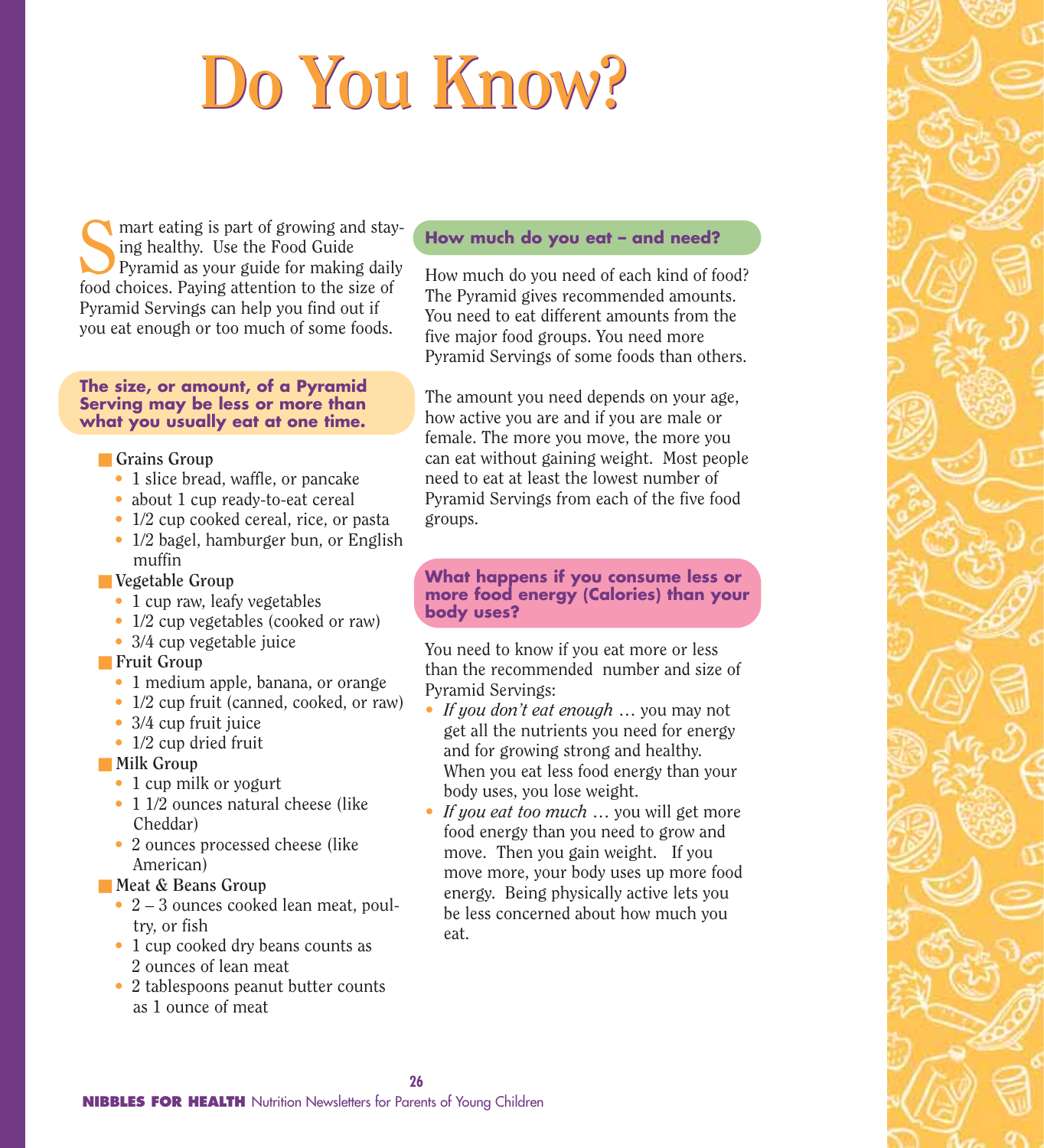#### **What is Size is a Serving?**

A Pyramid Serving is a fixed amount and can be used like a measuring tool to help you estimate the amount of food. Just by looking, most people don't know what size a Pyramid Serving is.

**Common objects** can help you estimate the amount of different sizes of Pyramid Servings. You don't need to measure foods exactly:

| 8-ounce carton milk  | $= 1$ cup milk                                       |
|----------------------|------------------------------------------------------|
| 6-ounce juice can    | $=$ 3/4 cup fruit juice                              |
| 2 (9-volt) batteries | $= 11/2$ ounces natural cheese (like Cheddar)        |
| roll of film (35 mm) | $= 2$ tablespoons peanut butter                      |
| baseball             | $= 8$ ounces yogurt, or 1 cup raw, leafy vegetables, |
|                      | <i>or</i> 1 medium apple, orange, or pear,           |
|                      | <i>or</i> about 1 cup ready-to-eat cereal,           |
|                      | or 1 cup cooked dry beans                            |
| deck of cards        | $= 2$ to 3 ounces meat, <i>or</i> 10 french fries    |
| computer disk        | $= 1$ slice bread                                    |
| small computer mouse | $= 1/2$ cup vegetables, or $1/2$ cup cooked rice,    |
|                      | pasta, or cooked cereal, or 1/2 cup chopped or       |
|                      | canned fruit                                         |

**Use the size of Pyramid Servings like measuring tools to estimate the amount you need compared to the amount you eat.**

Even though the amount of a serving on food labels and the Pyramid may be slightly different, they can help you judge how much you eat. You can use Pyramid Servings to judge if you are getting enough or too much of different foods.

#### **Tips for leaders:**

Small children may need to eat smaller amounts at one time. That's okay, as long as the total amount they eat with meals and snacks adds up to the recommended amounts. Eating enough is needed for growth and provides the energy active children need.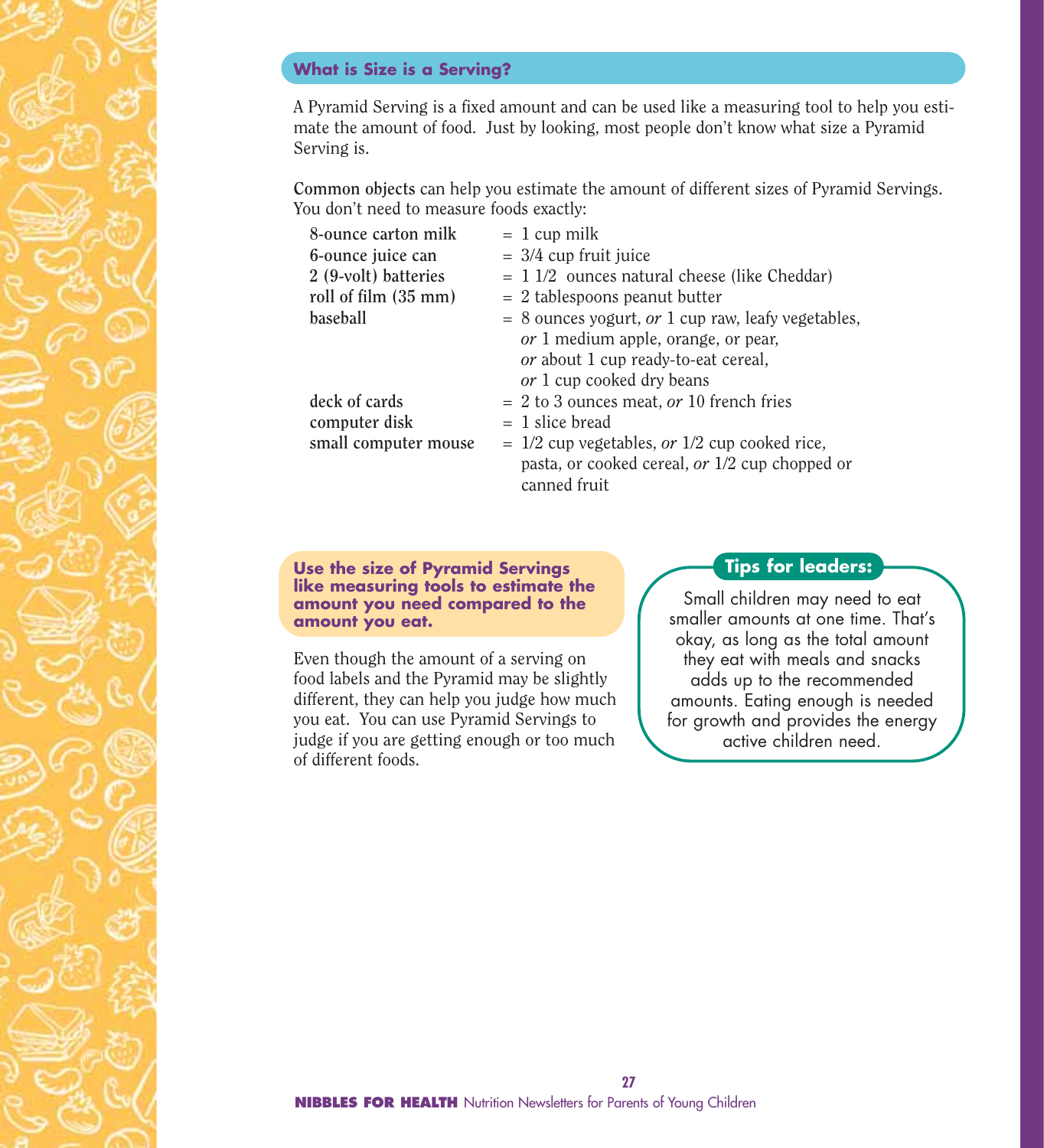## **SHARING SESSION NO. 3 Try This for a Sharing Session!**

#### **Display: The poster and specific objects show different Pyramid Servings and their sizes.**

| 8-ounce carton milk    | $= 1$ cup milk                                       |
|------------------------|------------------------------------------------------|
| 6-ounce juice can      | $=$ 3/4 cup fruit juice                              |
| $2$ (9-volt) batteries | $= 11/2$ ounces natural cheese (like Cheddar)        |
| roll of film (35 mm)   | $= 2$ tablespoons peanut butter                      |
| baseball               | $= 8$ ounces yogurt, or 1 cup raw, leafy vegetables, |
|                        | <i>or</i> 1 medium apple, orange, or pear,           |
|                        | <i>or</i> about 1 cup ready-to-eat cereal,           |
|                        | <i>or</i> 1 cup cooked dry beans                     |
| deck of cards          | $= 2$ to 3 ounces meat, or 10 french fries           |
| computer disk          | $= 1$ slice bread                                    |
| small computer mouse   | $= 1/2$ cup vegetables, or $1/2$ cup cooked rice,    |
|                        | pasta, or cooked cereal, or 1/2 cup chopped or       |
|                        | canned fruit                                         |

These specific objects are about the size of Pyramid Servings. They can help you estimate the amount of Pyramid Servings.

ASK

■ **Which object equals about 1/2 cup?** (*small computer mouse*) One cup? (*baseball or 8-ounce carton milk*)

- Which object is about one Pyramid Serving ...
	- of pasta or rice?
	- of raw, leafy vegetables?
	- of meat or chicken?
	- of french fries?
	- of natural cheese?
	- of milk?
	- of cut-up or canned fruit or vegetables?
	- of juice?
	- of a slice of bread?

#### **Use the What Size Is Your Serving? poster to have participants check their answers.**

- Ask: Is one Pyramid Serving of any of these foods smaller or bigger than you thought? What about a Serving of pasta: is it smaller or bigger? What do you think about that size?
- Ask: How do the Pyramid Servings compare with what you eat in a day?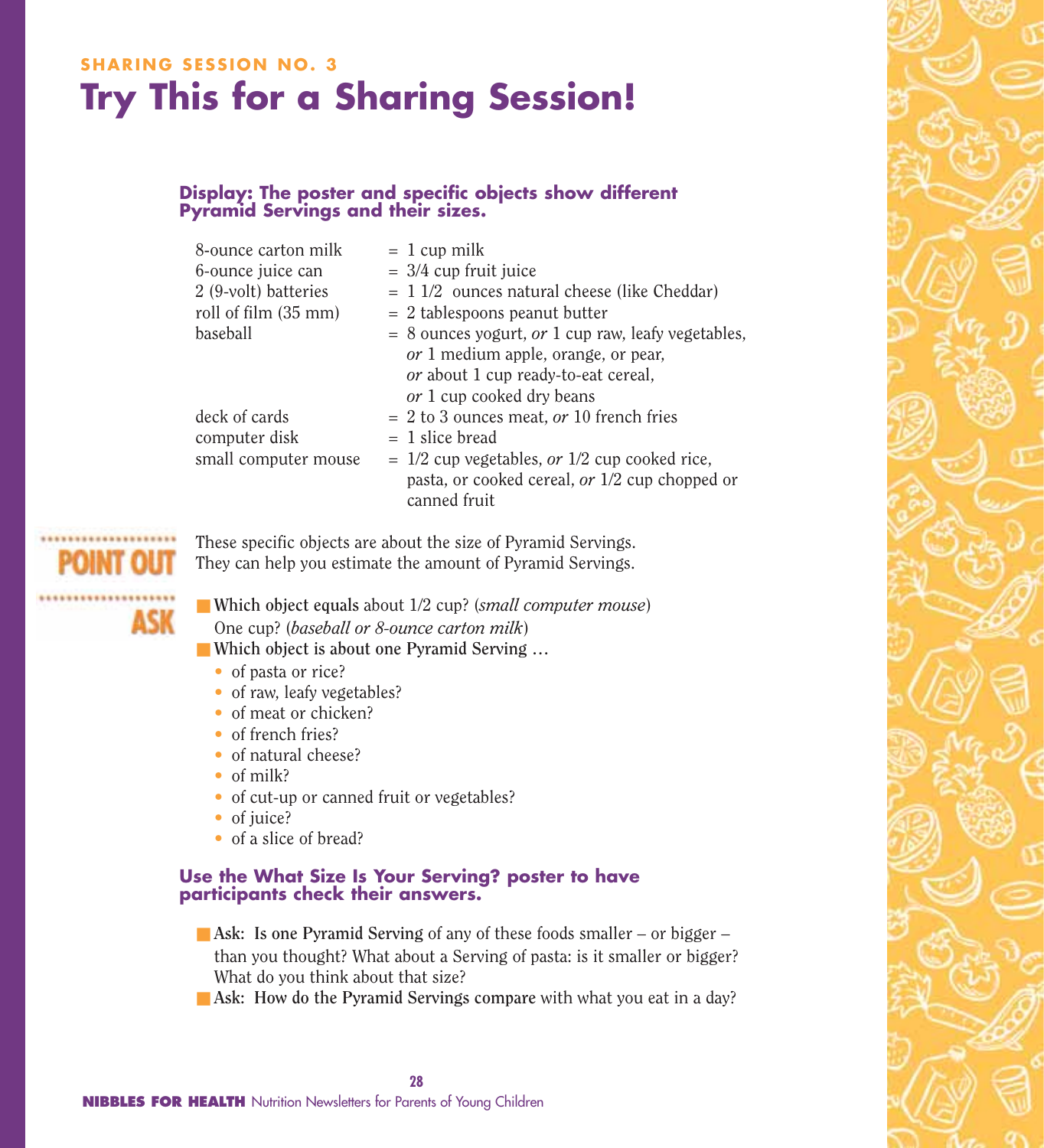#### **Refer to the Food Guide Pyramid on the What Size Is Your Serving? poster. Point out:**

- **The poster shows how many Pyramid Servings you need each day from the** five major food groups to get enough nutrients and food energy.
- It also tells how much counts as one Pyramid Serving.
- **Knowing the size of a Pyramid Serving can help you** follow good-sense guidelines – and eat enough, but not too much.
- **Using common objects** like these helps you estimate the size of Pyramid Servings to compare to the amount you usually eat.
- **Each of the five major food groups** has a range of Servings recommended for each day. The amount you and your child need depends on your ages and how much you each move.

#### **Pass out the** *Pyramid Servings: How Much? How Many?* **newsletter. Refer to the box,** *"How Many Servings Do You Need?"*

- **Point out:** A Pyramid Serving of rice or pasta may seem small. But look how much you can eat: 6 to 11 Servings per day. Think about how many you eat at once, and over the day.
- Ask: About how many total Pyramid Servings from the Grains Group do you need daily**? How does that compare** to what you eat in a day?
- **Point out: You need fewer Pyramid Servings if you move less, and more if you move more.** Being physically active allows you to be less concerned about how much you eat.
- Ask: How many Pyramid Servings does your child need each day from the Grains Group? Milk Group? Meat & Beans Group? Vegetable Group? Fruit Group?

#### **Point out:**

- Pyramid Servings show the types and amount of food children and adults need to eat for an entire day.
- Young children (age 2 to 6 years) have small stomachs. They can only eat a small amount of food at one time. Offer children 2 to 3 years old about 2/3 of a Pyramid Serving. They still need a total of 2 Servings of milk each day.

#### **Sum Up**:

- Repeat what counts as a Pyramid Serving for different foods, using the objects on display to show size: for example, "a small computer mouse is a 1/2 cup of pasta, or 1/2 cup cooked vegetables, or 1/2 cup canned or chopped fruit."
- Pass out the reproducible, as a reminder to use at home. The *Pyramid Servings: How Much? How Many?* newsletter is also a good personal reference.
- Reinforce: *The Food Guide Pyramid offers basic quidance for eating. Pay attention to the Pyramid Servings so you eat enough food, but not too much. Help your child and other family members eat the right amount, too.*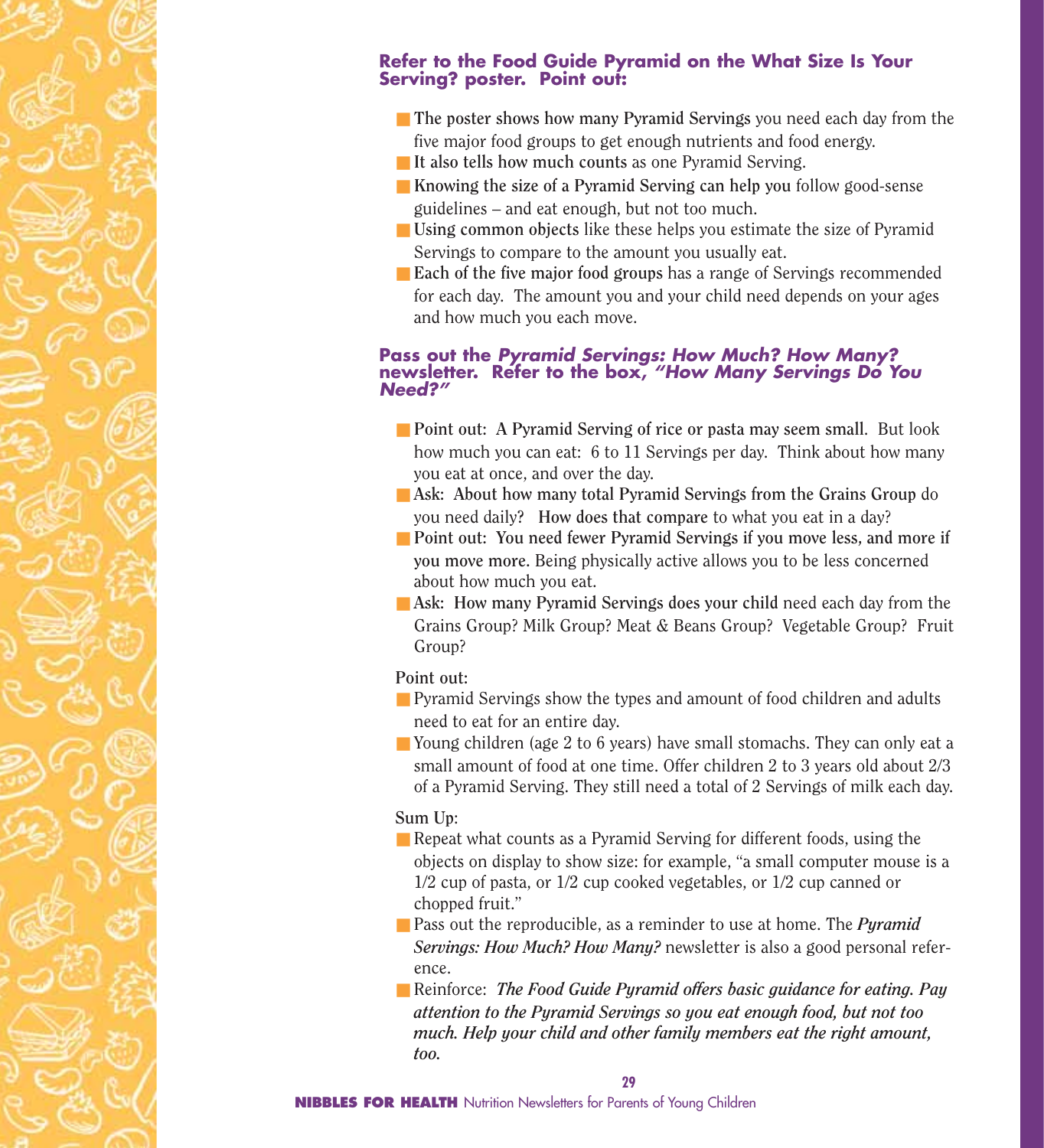#### **Extend the Sharing Session Now or Later**

For more interactive learning, put the objects (deck of cards, baseball, computer mouse, etc.) in a bowl or on a plate to show how the amount of food looks when it's served. **Ask:**

- If this object was a Serving of meat, or a salad, or pasta, would it seem to be a little or a lot of food?
- Are you surprised by the size of a Pyramid Serving?
- How do the size of Pyramid Servings compare to the amount you usually put in your bowl or on your plate?
- How many Pyramid Servings would you put on your plate? How do they compare with what you eat in a day?

**Point out**: Pay attention to size, and number of Pyramid Servings so you eat enough food but not too much.

Involve a small group of parents in measuring the amount of food they would usually eat: for example, ready-to-eat cereal, cooked rice or pasta. Have them each fill a bowl with what they would usually eat, then compare it to the Pyramid Servings on the *What Size Is Your Serving?* poster. Talk about the experience:

- Did you have an idea of what amount and types of foods you need to eat?
- How did the amount you usually eat compare to the Pyramid Servings?
- Were you surprised by the differences?
- Will that make a difference in their family food choices? How?

**Point out:** Bigger amounts of food add up to more food energy (calories). Pay attention to the Pyramid Servings so you eat enough food for the day, but not too much. Encourage them to repeat the activity with older children and other adults in their family.

Once parents know about Pyramid Servings, explore other issues related to healthful family eating presented in the **Nibbles for Health** newsletters, for example:

- No. 1 Healthy Eating for Your Family
- No. 2 Food Guide Pyramid for Your Young Child
- No. 3 How Much Is Enough?
- No. 6 Why Breakfast?
- No. 8 Enjoying the Family Meal
- No. 11 Family Meals –Fast, Healthful!
- No. 12 Let's Eat Out! Healthful Fast Foods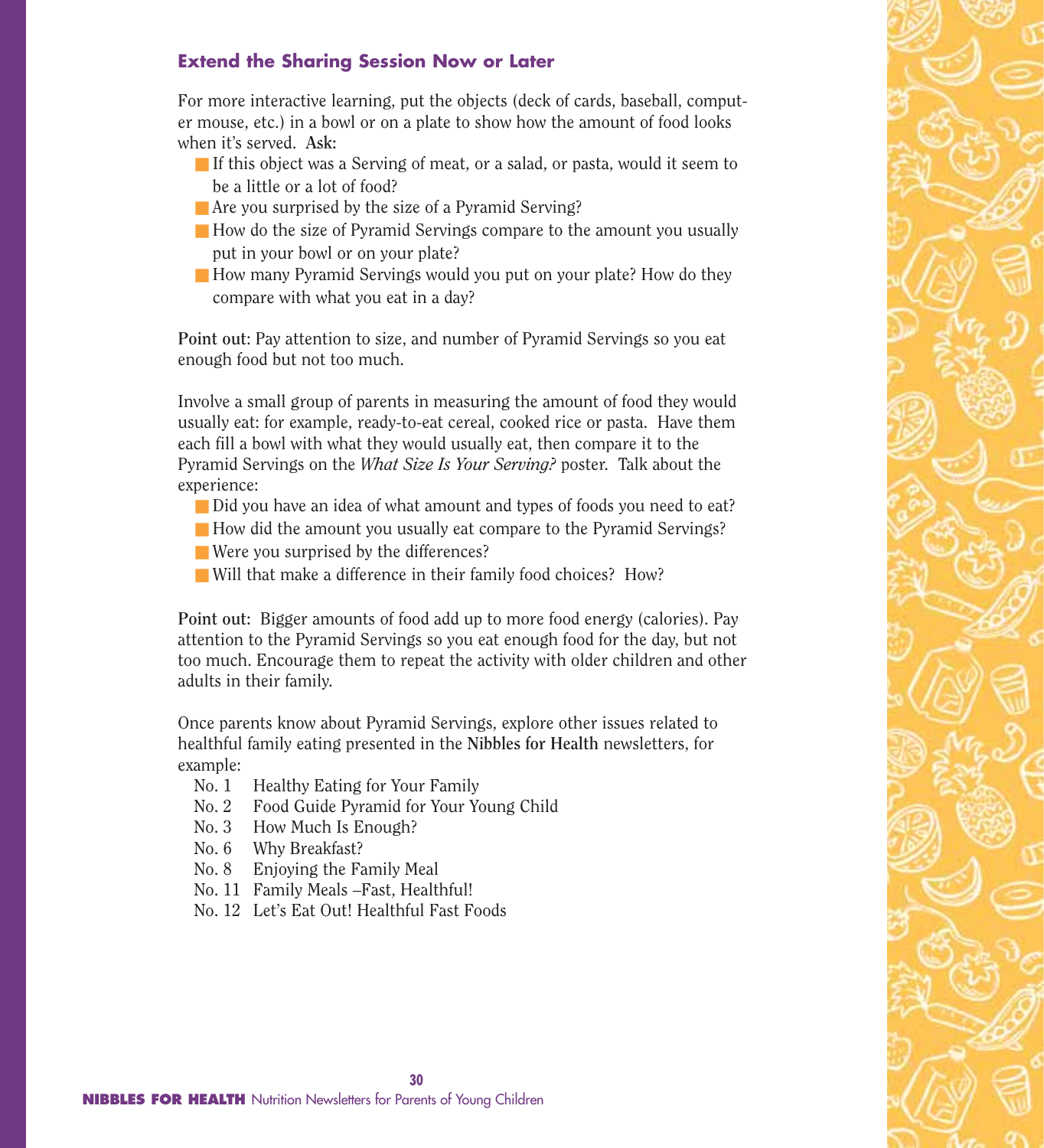## **Additional Resources**

#### **For more information…**

For more educational resources and information on the Food Guide Pyramid, food labeling and other food, nutrition, and health issues, contact:

Food and Nutrition Information Center USDA/National Agriculture Library Room 304, 10301 Baltimore Blvd. Beltsville, MD 20705-2351 Tel: 301-504-5719 Fax: 301-504-6409 Internet information and publication requests to fnic@nal.usda.gov Web site: http://www.nal.usda.gov/fnic

The Child Care Nutrition Resource System http://www.nal.usda.gov/Childcare

Tickle Your Appetite for Child Care Food and Nutrition Service, U.S. Department of Agriculture http://www.fns.usda.gov/tn/Resources/index.htm

The Food Guide Pyramid Center for Nutrition Policy and Promotion, U.S. Department of Agriculture http://www.usda.gov/cnpp

It's All About You! Dietary Guidelines Alliance http://www.ific.org/iaay